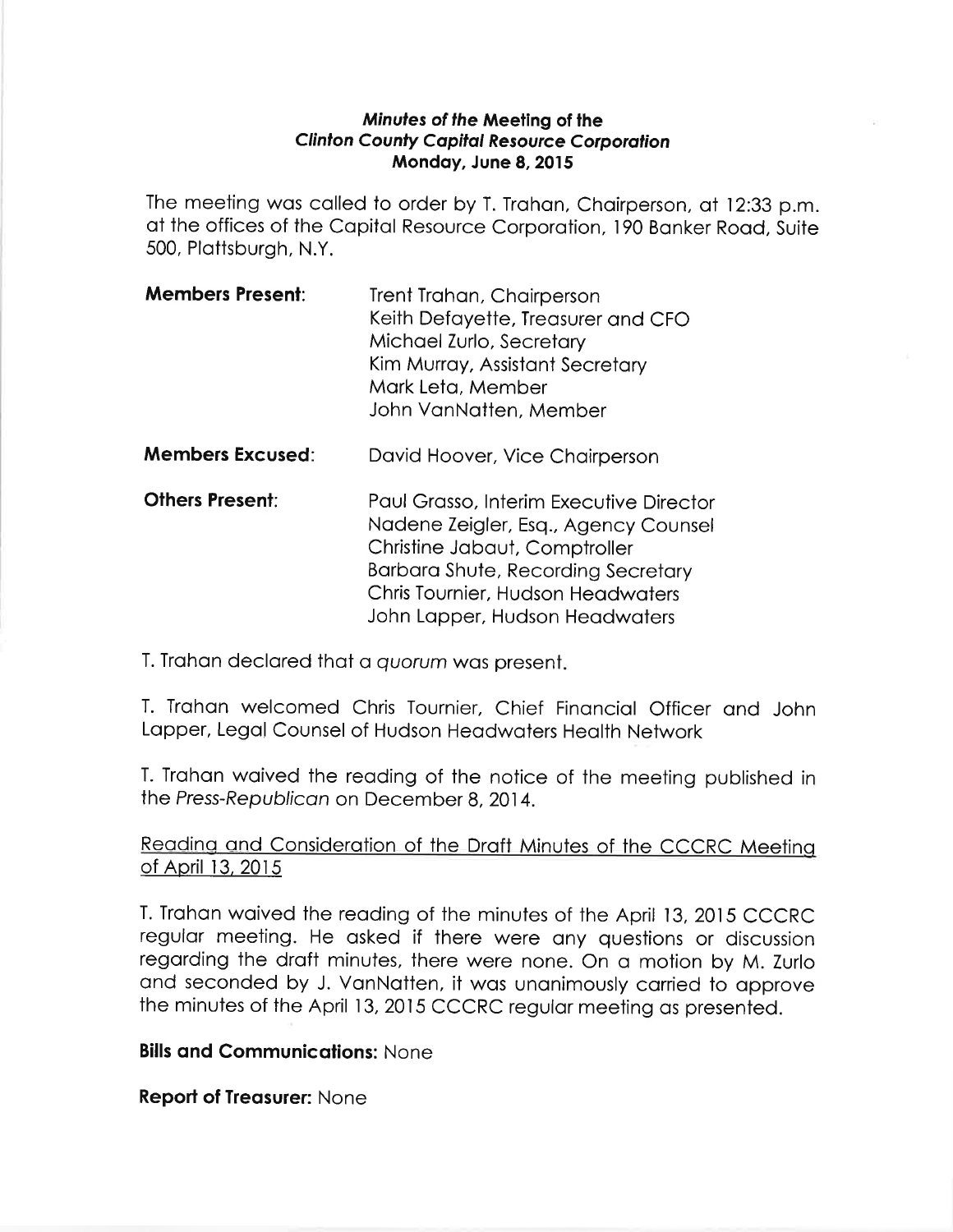## Reporl of Audit Committee: None

### New Business:

l. Discussion Regarding Proposed New project – Hudson **Headwaters** 

J. VonNotten stoted for the record thot Glens Folls Notionol Bonk hondles finonciol mofters for Hudson Heodwoters Heolth Network. M. Leto noted for the record the NYSEG provides servíces for Hudson Heodwoters Heolth Network. T. Irohon stoted thot Chomploin Telephone Compony provides services for Hudson Heodwoters Heolth Network.

N. Zeigler stoted thot there is no conflict of interest for either NYSEG or Champlain Telephone Company.

N. Zeigler reviewed the project summory:

- Benefits Sought: \$ó,000,000 in Tox-Exempt Bonds o
- Project Description: The proposed project is the construction of o replocement focílity for the current North Country Fomily Heolth site locoted in Chomploin, New York. The current site is locoted on the some Stote Route I l. The totol squore footoge of the new focility is 25,91ó.
- a Totol Project Cost: \$9,434,66ó Bolonce of the project by gronts ond internol funds.
- Totol Jobs lo be Creoted:59

The members reviewed the project opplicotion ond spoke with C. Tournier ond J. Lopper obout the project.

After the discussion the members ogreed to move forword with the public heoring ond the SEQR determinotion.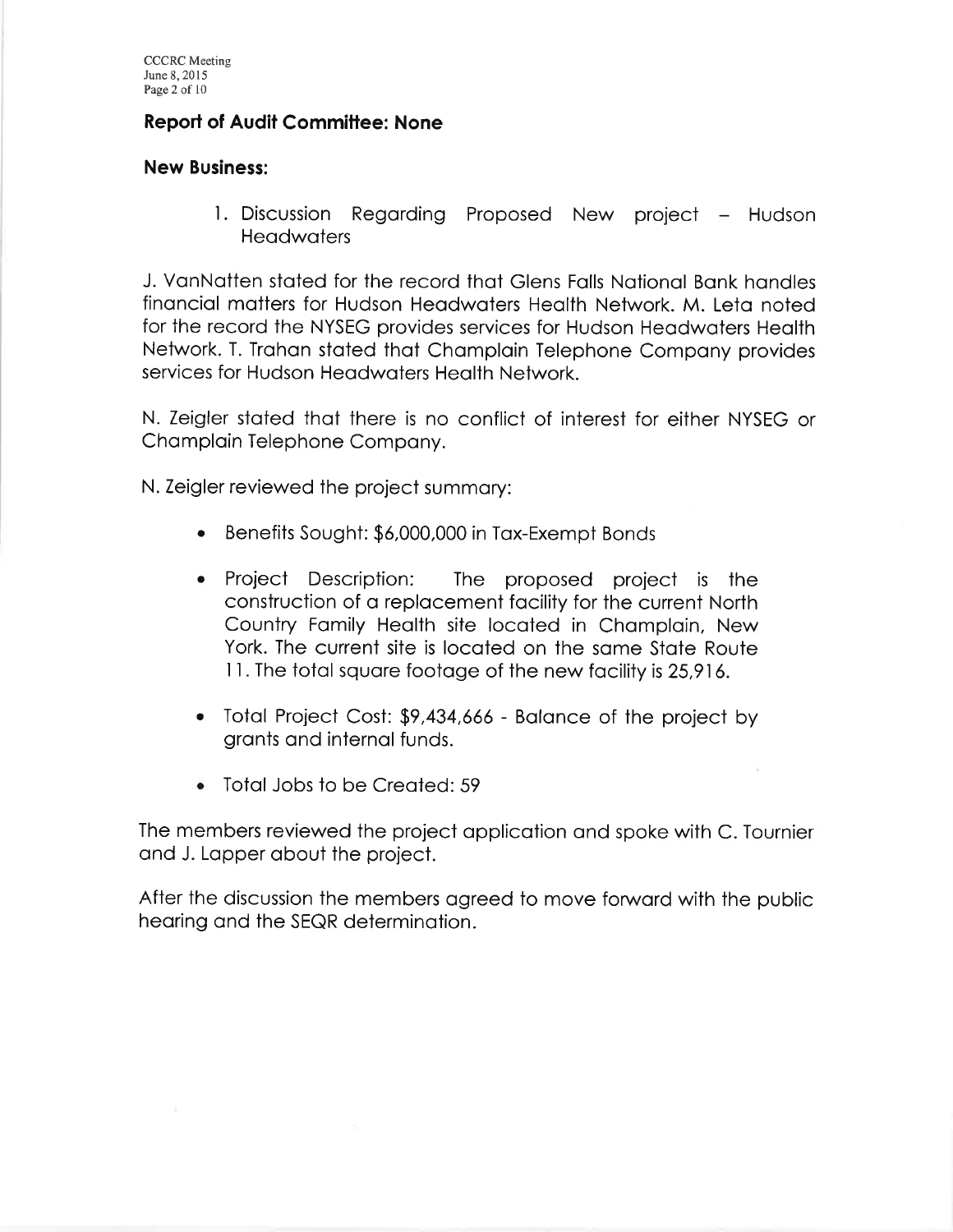T. Trahan asked for a motion to hold a public hearing.

The following resolution was offered by M. Zurlo, seconded by K. Defayette, to wit:

#### Resolution No. 06-15-01

RESOLUTION AUTHORIZING THE CHIEF EXECUTIVE OFFICER OF CLINTON COUNTY CAPITAL RESOURCE CORPORATION TO HOLD A PUBLIC HEARING REGARDING A PROPOSED PROJECT TO BE UNDERTAKEN FOR THE BENEFIT OF HUDSON HEADWATERS HEALTH NETWORK.

WHEREAS, Clinton County Capital Resource Corporation (the "Issuer") was created pursuant to Section 1411 of the Not-For-Profit Corporation Law of the State of New York, as amended (the "Enabling Act"). Pursuant to the provisions of the Enabling Act and Revenue Ruling 57-187 and Private Letter Ruling 200936012, the County Legislature of Clinton County, New York (the "County") adopted a resolution on November 10, 2010 (the "Sponsor Resolution") (A) authorizing the incorporation of Clinton County Capital Resource Corporation (the "Issuer") under the Enabling Act and (B) appointing the initial members of the board of directors of the Issuer; and

WHEREAS, on December 13, 2010, a certificate of incorporation was filed with the New York Secretary of State's Office (the "Certificate of Incorporation") creating the Issuer as a public instrumentality of the County; and

WHEREAS, the Issuer is authorized and empowered by the provisions of the Enabling Act to relieve and reduce unemployment, promote and provide for additional and maximum employment, better and maintain job opportunities, and lessen the burdens of government and act in the public interest, and in carrying out the aforesaid purposes and in exercising the powers conferred in the Enabling Act, the Enabling Act declares that the Issuer will be performing essential governmental functions; and

WHEREAS, to accomplish its stated purposes, the Issuer is authorized and empowered under the Enabling Act to acquire real and personal property; to borrow money and issue negotiable bonds, notes and other obligations therefore; to lease, sell, mortgage or otherwise dispose of or encumber any of its real or personal property upon such terms as it may determine; and otherwise to carry out its corporate purposes in the territory in which the operations of the Issuer are principally to be conducted; and

WHEREAS, Hudson Headwaters Health Network, a New York not-for-profit corporation (the "Institution"), submitted an application (the "Application") to the Issuer, a copy of which Application is on file at the office of the Issuer, which Application requested that the Issuer consider undertaking a project (the "Project") for the benefit of the Institution, said Project consisting of the following: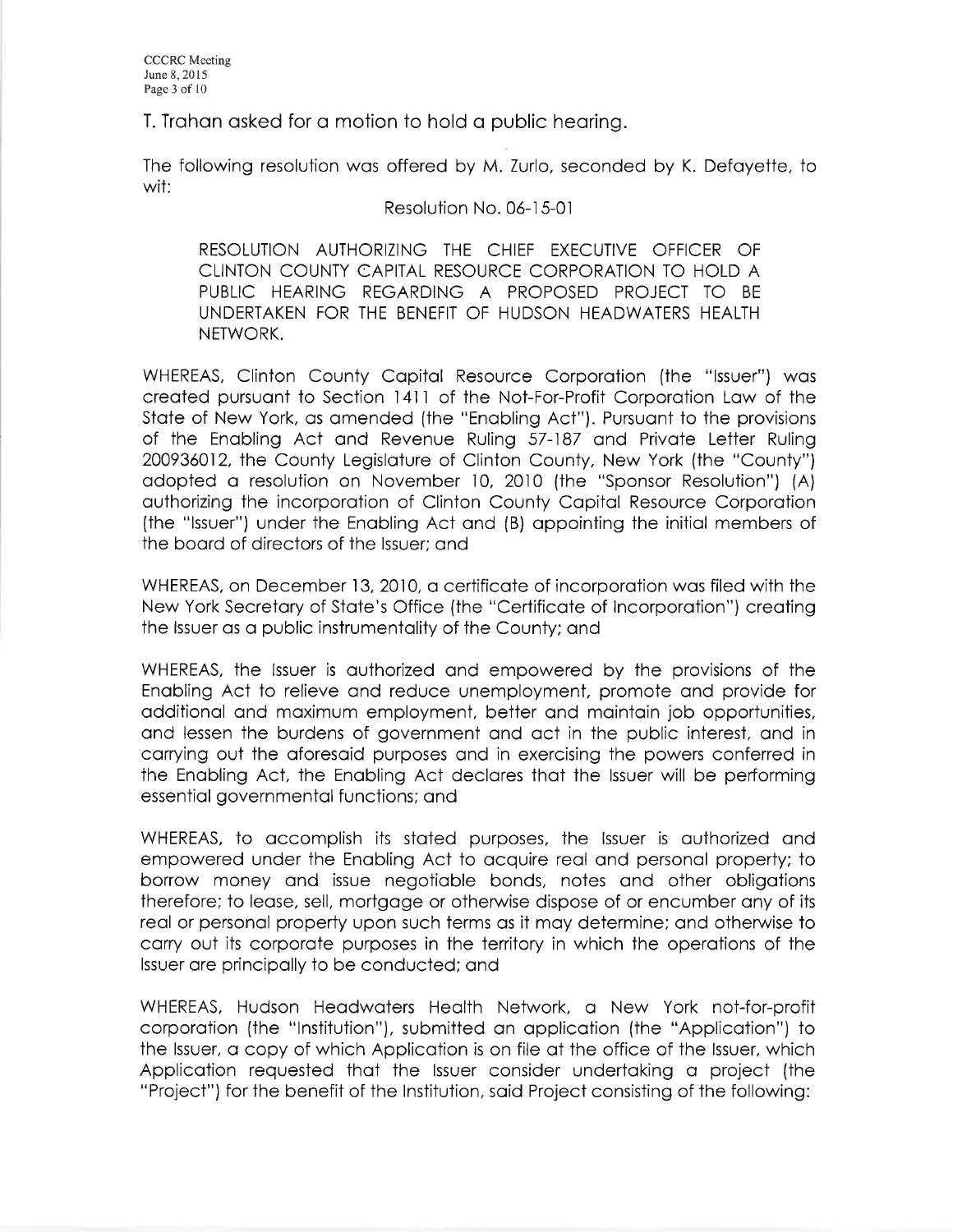**CCCRC** Meeting June 8, 2015 Page 4 of 10

(A) (1) the acquisition of an interest in an approximate 5.80 acre parcel of land located on Route 11 (currently tax map # 33.-1-28) in the Town of Champlain, Clinton County, New York (the "Land"), (2) the construction on the Land of a building to contain approximately 25,916 square feet (the "Facility") and (3) the acquisition and installation therein and thereon of certain machinery and equipment (the "Equipment") (the Land, the Facility and the Equipment being collectively referred to as the "Project Facility"), all of the foregoing to be owned and operated by the Institution as a medical facility and other directly and indirectly related activities; (B) the financing of all or a portion of the costs of the foregoing by the issuance of revenue bonds of the Issuer in one or more issues or series in an aggregate principal amount sufficient to pay the cost of undertaking the Project, together with necessary incidental costs in connection therewith, estimated not to exceed \$10,000,000 (the "Obligations"); (C) paying a portion of the costs incidental to the issuance of the Obligations, including issuance costs of the Obligations and any reserve funds as may be necessary to secure the Obligations; and (D) the making of a loan (the "Loan") of the proceeds of the Obligations to the Institution or such other person as may be designated by the Institution and agreed upon by the Issuer; and

WHEREAS, pursuant to the Issuer's certificate of incorporation, prior to the Issuer providing the Financial Assistance, the Issuer, among other things, must hold a public hearing in accordance with the guidelines set forth in Section 859-a of the General Municipal Law with respect to the Project; and

WHEREAS, with respect to any portion of the Obligations intended to be issued as federally tax-exempt obligations, interest on such portion of the Obligations will not be excludable from gross income for federal income tax purposes unless pursuant to Section 147(f) of the Internal Revenue Code of 1986, as amended (the "Code") and the regulations of the United States Treasury Department thereunder (the "Treasury Regulations"), the issuance of such portion of the Obligations is approved by the County Legislature of Clinton County, New York, after the Issuer has held a public hearing pursuant to Section 147(f) of the Code on the nature and location of the Project Facility and the issuance of such portion of the Obligations; and

WHEREAS, the Issuer desires to provide for compliance with the provisions of its certificate of incorporation and Section 147(f) of the Code with respect to the Project;

NOW, THEREFORE, BE IT RESOLVED BY THE MEMBERS OF THE BOARD OF DIRECTORS OF CLINTON COUNTY CAPITAL RESOURCE CORPORATION, AS FOLLOWS:

Section 1. The Issuer hereby authorizes the Chief Executive Officer of the Issuer, after consultation with the directors of the Issuer and the Issuer's Counsel and Bond Counsel, (A) to establish the time, date and place for a public hearing of the Issuer to hear all persons interested in the Project (the "Public Hearing");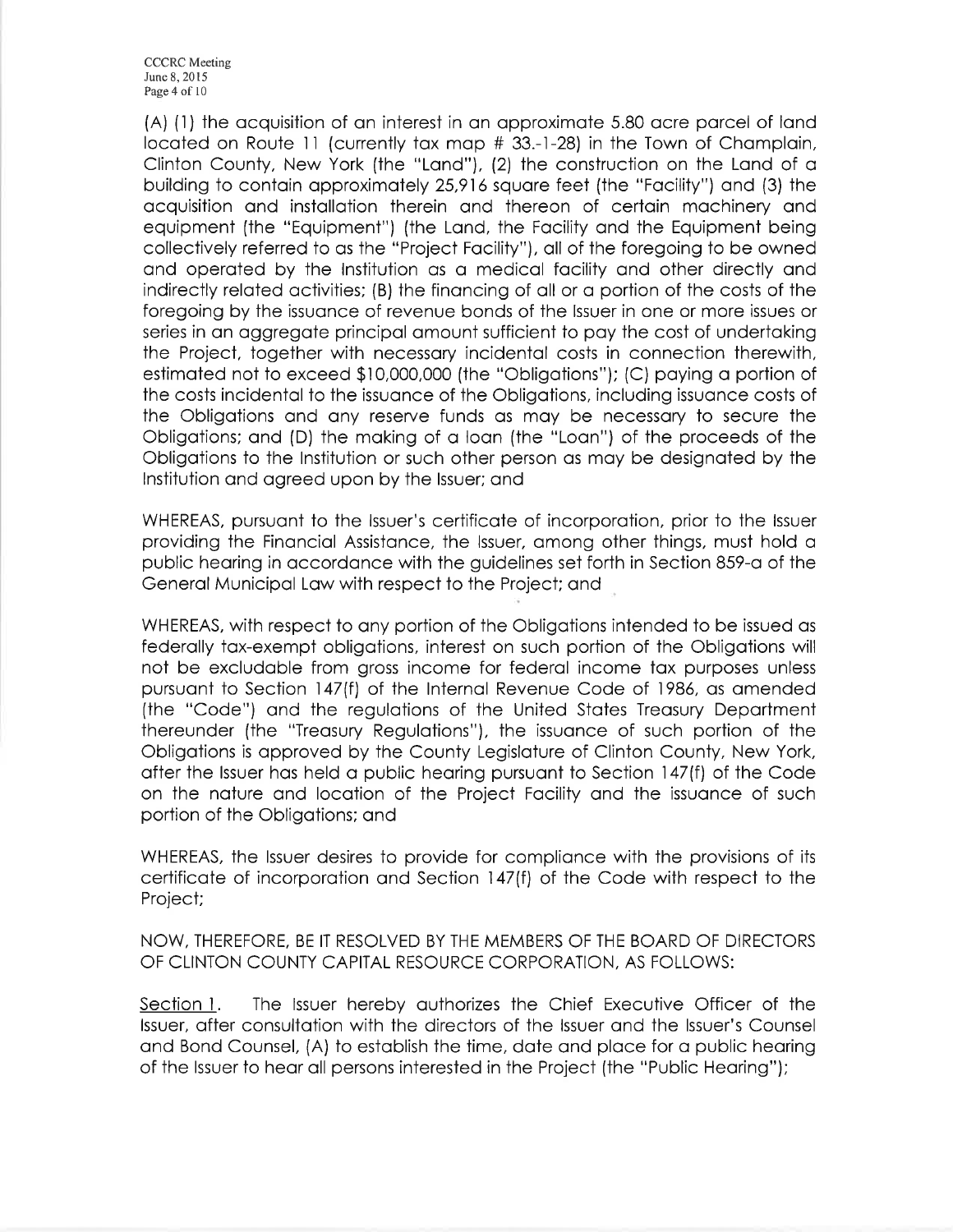CCCRC Meeting June 8,2015 Page 5 of 10

(B) to couse the Public Heoríng to be held in o city, iown or villoge where the Project Focility is locoted, ond to couse notice of such Public Heoring to be given to the public by publishing a notice or notices of such Public Hearing in a newspoper of generol circulotion ovoiloble to the residents of the governmentol units where the Project Focility is locoted, such notice or nofices to comply with the requirements of Section 859-o of the Generol Municipol Low ond Section 147(f) of the Code and to be published no fewer than fourteen (14) days prior to the dote estoblished for such Public Heoring; (C) to couse notice of ihe Public Heoring to be given to the chief executive officer of the county ond of eoch city, town, villoge ond school district in which the Project Focility is locoted no fewer thon fourteen (14) doys prior to the dote estoblished for such Public Heoring; (D) to conduct such Public Heoring; (E) to couse o report of the Public Hearing fairly summarizing the views presented at such Public Hearing (the "Public Heoring Report") to be promptly prepored ond couse copies of soid Public Heoring Report to be mode ovoiloble to the directors of the lssuer; ond (F) if ony portion of the Obligotions is intended to be issued os federolly tox-exempt obligotions, to couse copies of soid Public Heoring Report to be mode ovoiloble to the County Legisloture of Clinton County, New York.

Section 2. The Chairman, Vice Chairman and/or Chief Executive Officer of the lssuer is hereby outhorized ond directed to distribute copies of this Resolution to the lnstitution ond to do such further things or perform such octs os moy be necessory or convenient to implement the provisions of this Resolution.

Section 3. All action taken by the Chairman, Vice Chairman and/or Chief Executive Officer of the Issuer in connection with the Public Hearing with respect to the Project prior to the dote of ihis Resolution is hereby rotified ond confirmed.

Section 4. This Resolution shall take effect immediately.

The question of the adoption of the foregoing Resolution was duly put to a vote on roll coll, which resulted os follows:

| Trent Trehan     | <b>VOTING</b> | YFS.           |
|------------------|---------------|----------------|
| David Hoover     | <b>VOTING</b> | <b>EXCUSED</b> |
| Michael E. Zurlo | <b>VOTING</b> | YFS            |
| Keith Defayette  | <b>VOTING</b> | <b>YES</b>     |
| Kim Murray       | <b>VOTING</b> | <b>YES</b>     |
| Mark Leta        | <b>VOTING</b> | <b>ABSTAIN</b> |
| John VanNatten   | <b>VOTING</b> | <b>ABSTAIN</b> |

The foregoing Resolution wos thereupon declored duly odopied.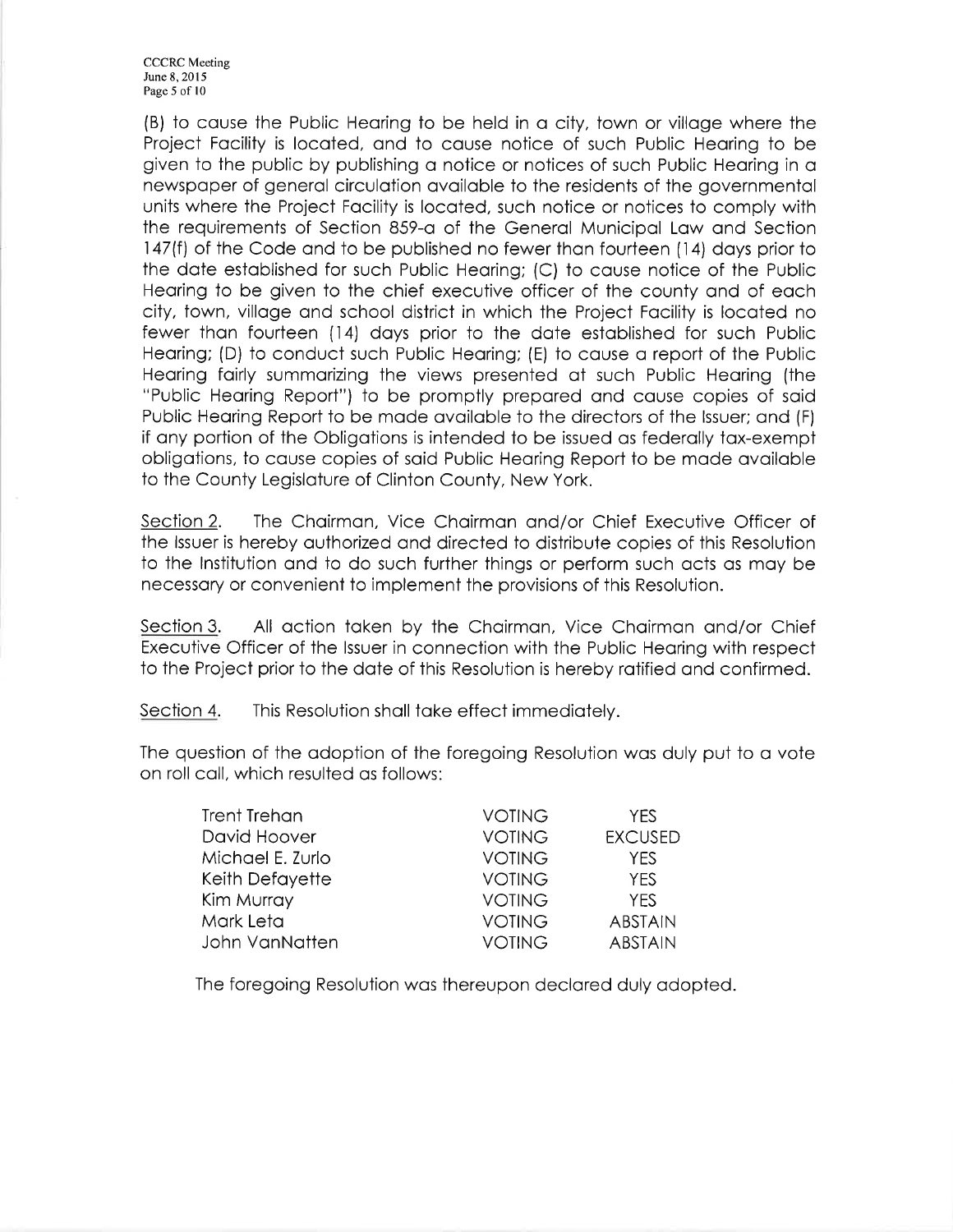T. Trahan asked for a motion to determine SEQR.

The following resolution wos offered by K. Murroy, seconded by K. Defoyette, to wit:

### Resolution No. 0ó-l 5-02

RESOLUTION DIRECTING THE CHIEF EXECUTIVE OFFICER OF CLINTON COUNTY CAPITAL RESOURCE CORPORATION TO TAKE CERTAIN ACTIONS UNDER ARTICLE 8 OF THE ENVIRONMENTAL CONSERVATION LAW IN CONNECTION WITH A PROPOSED PROJECT TO BE UNDERTAKEN FOR THE BENEFIT OF HUDSON HEADWATERS HEALTH NETWORK.

WHEREAS, Clinton County Copitol Resource Corporotion (the "lssuer") wos creoted pursuont to Section l4l I of the Not-For-Profit Corporotion Low of the State of New York, as amended (the "Enabling Act"). Pursuant to the provisions of the Enobling Act ond Revenue Ruling 57-187 ond Privote Letter Ruling 200936012, Ihe County Legisloture of Clinton Couniy, New York (the "County") odopted o resolution on November 10, 2010 (the "Sponsor Resolution") (A) outhorizing the incorporotion of Clinton County Copitol Resource Corporotion (fhe "lssuer") under ihe Enobling Act ond (B) oppointing the initiol members of the boord of directors of the lssuer; ond

WHEREAS, on December 13, 2010, a certificate of incorporation was filed with the New York Secretory of Stote's Office (the "Certificote of lncorporotion") creoting the Issuer as a public instrumentality of the County; and

WHEREAS, the lssuer is outhorized ond empowered by the provisions of the Enobling Act to relieve ond reduce unemployment, promoie ond provide for oddítionol ond moximum employment, better ond mointoin job opportunities, ond lessen the burdens of government ond oct in the public interest, ond in corrying out the oforesoid purposes ond in exercising the powers conferred in the Enobling Act, the Enqbling Act declores thot ihe lssuer will be performing essentiol governmentol functions; ond

WHEREAS, to accomplish its stated purposes, the Issuer is authorized and empowered under the Enoblíng Act to ocquire reol ond personol property; to borrow money and issue negotiable bonds, notes and other obligations therefore; to leose, sell, morigoge or otherwise dispose of or encumber ony of its reol or personol property upon such terms os it moy determine; ond othewise to corry out its corporote purposes in the territory in which the operotions of ihe lssuer ore principolly to be conducted; ond

WHEREAS, Hudson Heodwoters Heolth Network, o New York not-for-profit corporotion (the "lnstitution"), submitted on opplicoiion (the "Applicotion") to the Issuer, a copy of which Application is on file at the office of the Issuer, which Applicotion requested thot the lssuer consider undertoking o project (the "Project") for the benefit of the lnstitutíon, soid Project consisting of the following: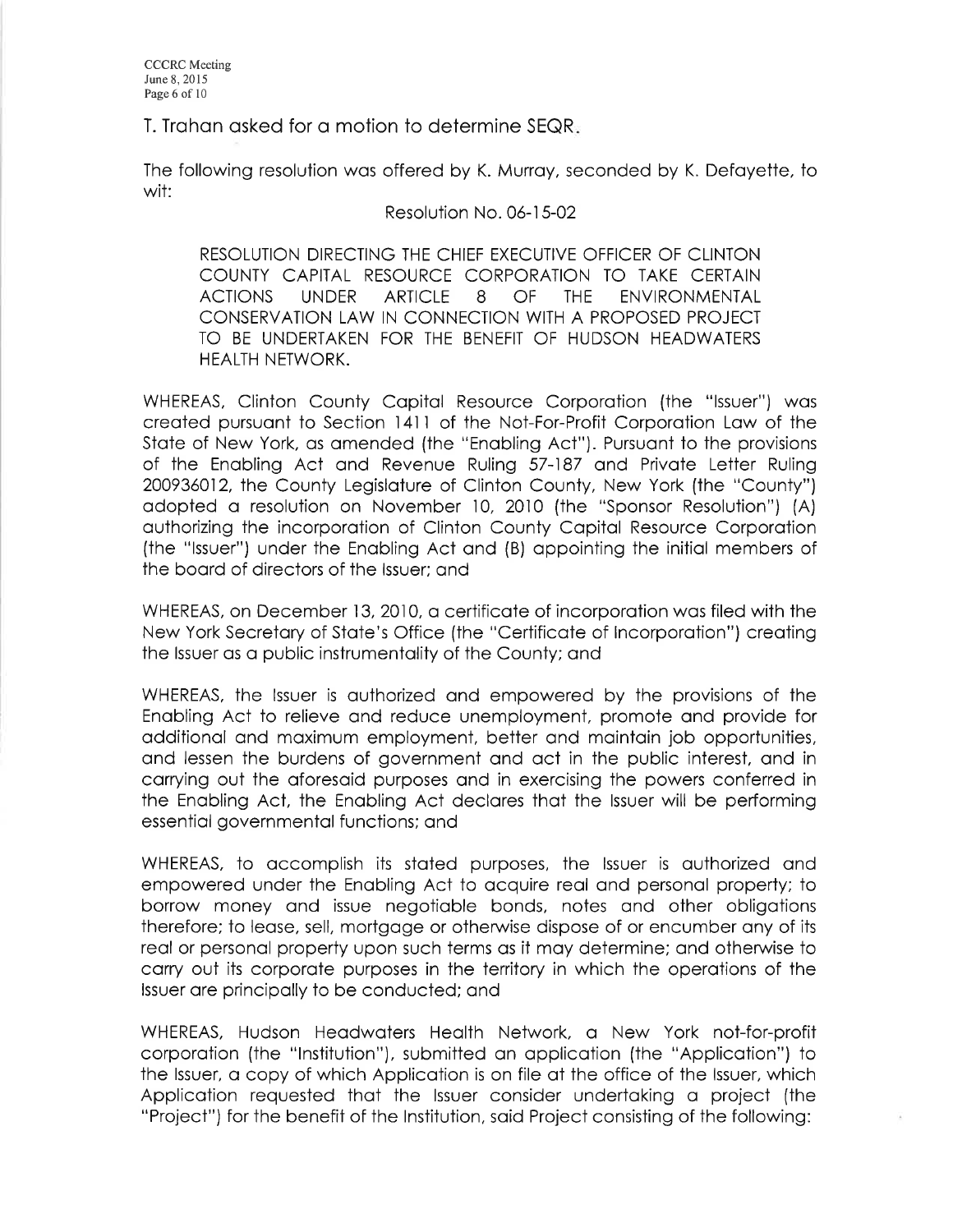CCCRC Meeting June 8, 2015 Page 7 of l0

(A) (1) the acquisition of an interest in an approximate 5.80 acre parcel of land located on Route 11 (currently tax map # 33.-1-28) in the Town of Champlain, Clinton County, New York (the "Lond"), (2) the construction on the Lond of o building to contoin opproximotely 25,91ó squore feet (the "Focility") ond (3) the qcquisit¡on ond instolloiion therein ond thereon of certoin mochinery ond equipment (the "Equipmeni") (the Lond, the Focility ond the Equipment being collectively referred to os the "Project Focility"), oll of the foregoing to be owned ond operoted by the lnstitution os o medicol focility ond other directly ond indirectly related activities; (B) the financing of all or a portion of the costs of the foregoing by the issuonce of revenue bonds of the lssuer in one or more issues or series in an aggregate principal amount sufficient to pay the cost of undertaking the Project, together with necessory incidentol costs in connection therewith, estimated not to exceed \$10,000,000 (the "Obligations"); (C) paying a portion of the costs incidentol to the issuonce of the Obligotions, including issuonce costs of the Obligotions ond ony reserve funds os moy be necessory to secure the Obligotions; ond (D) the moking of o loon (the "Loon") of the proceeds of the Obligotions to the lnstiiution or such other person os moy be designoted by the lnstitution ond ogreed upon by the lssuer; ond

WHEREAS, pursuant to Article 8 of the Environmental Conservation Law, Chapter 43-B of the Consolidoted Lows of New York, os omended (the "SEQR Act"), ond the regulations adopted pursuant thereto by the Department of Environmental Conservotion of lhe Stote of New York, being ó NYCRR Port 617, os omended (the "Regulotions", ond collectively with the SEQR Act, "SEQRA"), the lssuer must sotisfy the requirements contoined in SEQRA prior to moking o finol determinotion whether to undertoke the Project; ond

WHEREAS, Section 617.6(b) of the Regulotions provides thot (A) for oll "Type <sup>I</sup> octions", o leod ogency must be estoblished, ond (B) for ony "unlisted oction" which involves more than one "involved agency", a lead agency must be estoblished if the lssuer determines thot there will be o coordinoted review of such "unlisted oction" (os such quoted terms ore defined in the Regulotions); ond

WHEREAS, pursuont to the Regulotions, the lssuer hos exomined the Applicotion ond on environmentol ossessment form prepored by the lnstitution with respect to the Project (the "EAF") in order to make an initial determination as to the potentiol environmentol significonce of the Project ond the number of ogencies thot moy be involved with respect to the Project; ond

WHEREAS, based upon a review of the Application and the EAF, the Issuer wishes to explore the desirobility of following the coordinoted review procedures outlined in the Regulotions wiih respect to the Project;

NOW, THEREFORE, BE IT RESOLVED BY THE MEMBERS OF THE BOARD OF DIRECTORS OF CLINTON COUNTY CAPITAL RESOURCE CORPORATION, AS FOLLOWS: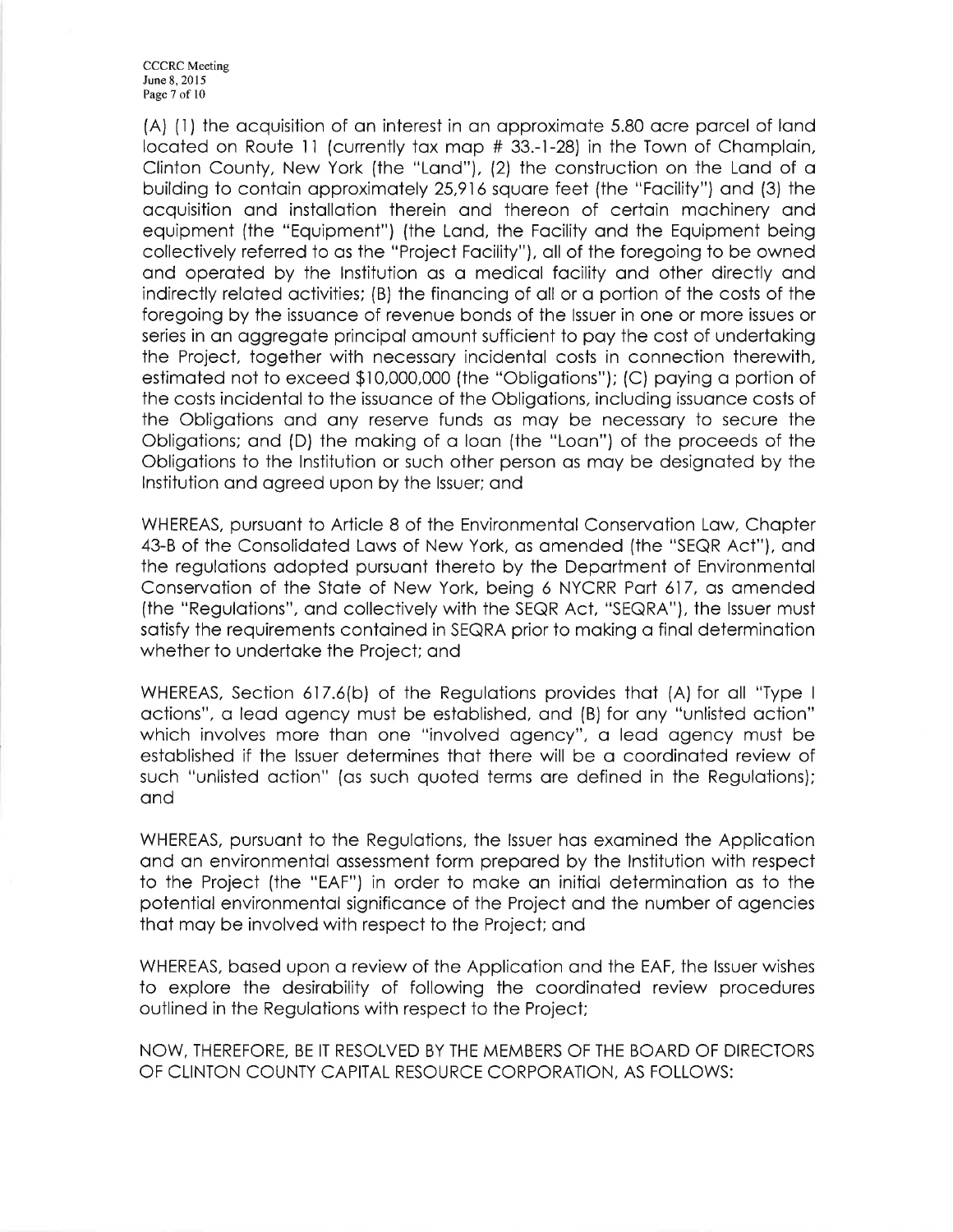CCCRC Meeting June 8, 2015 Page 8 of l0

Section 1. Based upon an examination of the EAF and the Application, and, bosed further upon the lssuer's knowledge of the oreo surrounding the Project Focility ond such further investigotion of the Project ond its environmentol effects os the lssuer hos deemed oppropriote, the lssuer mokes the following findings with respect to the Project:

(A) The Project consists of the following: (A) the ocquisiiion of on interest in an approximate 5.80 acre parcel of land located on Route 11 (currently tox mop # 33.-l-28) in the Town of Chomploin, Clinton County, New York (the "Land"),  $(2)$  the construction on the Land of a building to contain approximately 25,916 square feet (the "Facility") and (3) the ocquisition ond instollotion iherein ond thereon of certoin mochinery ond equipment (the "Equipment") (the Lond, the Focility ond the Equipment being collectively referred to os the "Project Focility"), oll of the foregoing to be owned and operated by the Institution as a medical facility and other directly and indirectly related activities; (B) the financing of all or a portion of the costs of the foregoing by the issuonce of revenue bonds of the Issuer in one or more issues or series in an aggregate principal amount sufficient to poy the cost of undertoking the Project, iogether with necessory incidentol costs in connection therewith, estimoted not to exceed \$10,000,000 (the "Obligotions"); (C) poying o portion of the costs incidentol to the issuonce of the Obligotions, including issuonce costs of the Obligotions ond ony reserve funds os moy be necessory to secure the Obligotions; ond (D) the moking of o loon (the "Loon") of the proceeds of the Obligotions to the lnstiiution or such other person os moy be designoted by the lnstitution ond ogreed upon by the lssuer; ond

(B) The Project involves more thon one "involved ogency" (os such quoted term is defined in SEQRA); ond

(C) lf the Project constitutes on "unlisted oction" (os such quoted term is defined under SEQRA), coordinated review and notification of other involved ogencies is strictly optionol wilh respect to the Project, therefore the Issuer wishes to investigate the advisability of undertaking a coordinated review with respect to the Project.

Section 2. For purposes of exploring the desirability of following the coordinoied review procedures outlined in the Regulotions, the Chief Executive Officer of the lssuer is hereby outhorized ond directed to toke the following qctions (quoted terms used below sholl hove the meonings ossigned to such terms in SEQRA):

(A) Determine whether the Project constitutes o "type ll oction" under SEQRA, in which case, pursuant to Section 617.5(a) of the Regulations, the Project is not subject to review under SEQRA.

(B) lf the Project does not constitute o "type ll oction" under SEQRA, then determine whether the Project constitutes on "unlisied oction" or o "type I oction" under SEQRA.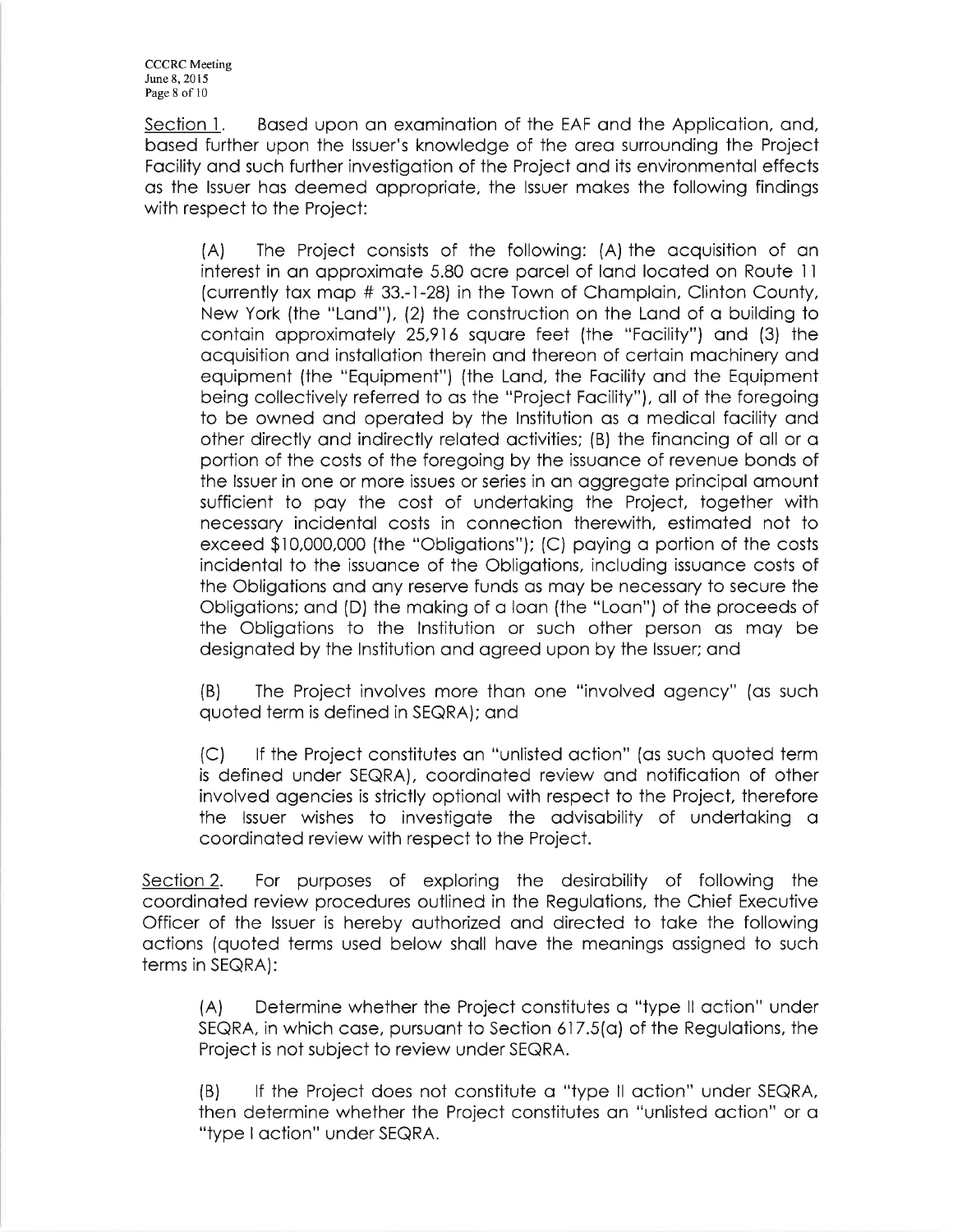(C) lf the Project constitutes on "unlisted oction" under SEQRA, then determine whether it is odvisoble to undertoke o coordinoted review with respect to the Project.

(D) lf (l) ihe Project constitutes on "unlisted oction" under SEQRA ond the Executive Director deiermines thot it is odvisoble to undertoke o coordinoted review with respect to the Project, or (2) the Project constitutes o "type I oction" under SEQRA, then contoct oll other "involved ogencies" with respect to the Project for the purpose of oscertoining whether they ore interested in undertoking o coordinoted review with respect to the Project.

(E) ln the event thot (l) oll other "involved ogencies" indicqte thot they are interested in undertaking a coordinated review of the Project, (2) one of the other "involved ogencies" indicotes thot it desires to be designated as "lead agency" with respect to the Project and (3) the other "involved ogencies" ore omenqble to designoting such involved ogency os "leod ogency", then tqke oll necessory steps to indicote the concurrence of the lssuer thot such "involved ogency" be designoted os "leod ogency" with respect to the Project (os such quoted terms ore defined under SEaRA).

(F) ln the event thot oll other "involved ogencies" indicoted thot they ore interested in undertoking o coordinoted review of ihe Project ond none of the other "involved ogencies" indicotes thot it desires to be designoted os the "leod ogency" with respect to the Project, to toke oll necessary steps to arrange for the Issuer to be designated as "lead ogency" with respect io the Project (os such quoted terms ore defined under SEaRA).

(G) Upon completion of the foregoing steps, to report to the lssuer of iïs next meeting on the status of the environmental review process with respect to the Project.

Section 3. This Resolution shall take effect immediately.

The question of the odoption of the foregoing Resolution wos duly put to o vote on roll coll, which resulted os follows:

| Trent Trehan     | <b>VOTING</b> | <b>YFS</b>     |
|------------------|---------------|----------------|
| David Hoover     | <b>VOTING</b> | <b>EXCUSED</b> |
| Michael E. Zurlo | <b>VOTING</b> | YES            |
| Keith Defayette  | <b>VOTING</b> | YES.           |
| Kim Murray       | <b>VOTING</b> | <b>YFS</b>     |
| Mark Leta        | <b>VOTING</b> | <b>ABSTAIN</b> |
| John VanNatten   | <b>VOTING</b> | <b>ABSTAIN</b> |

The foregoing Resolution was thereupon declared duly adopted.